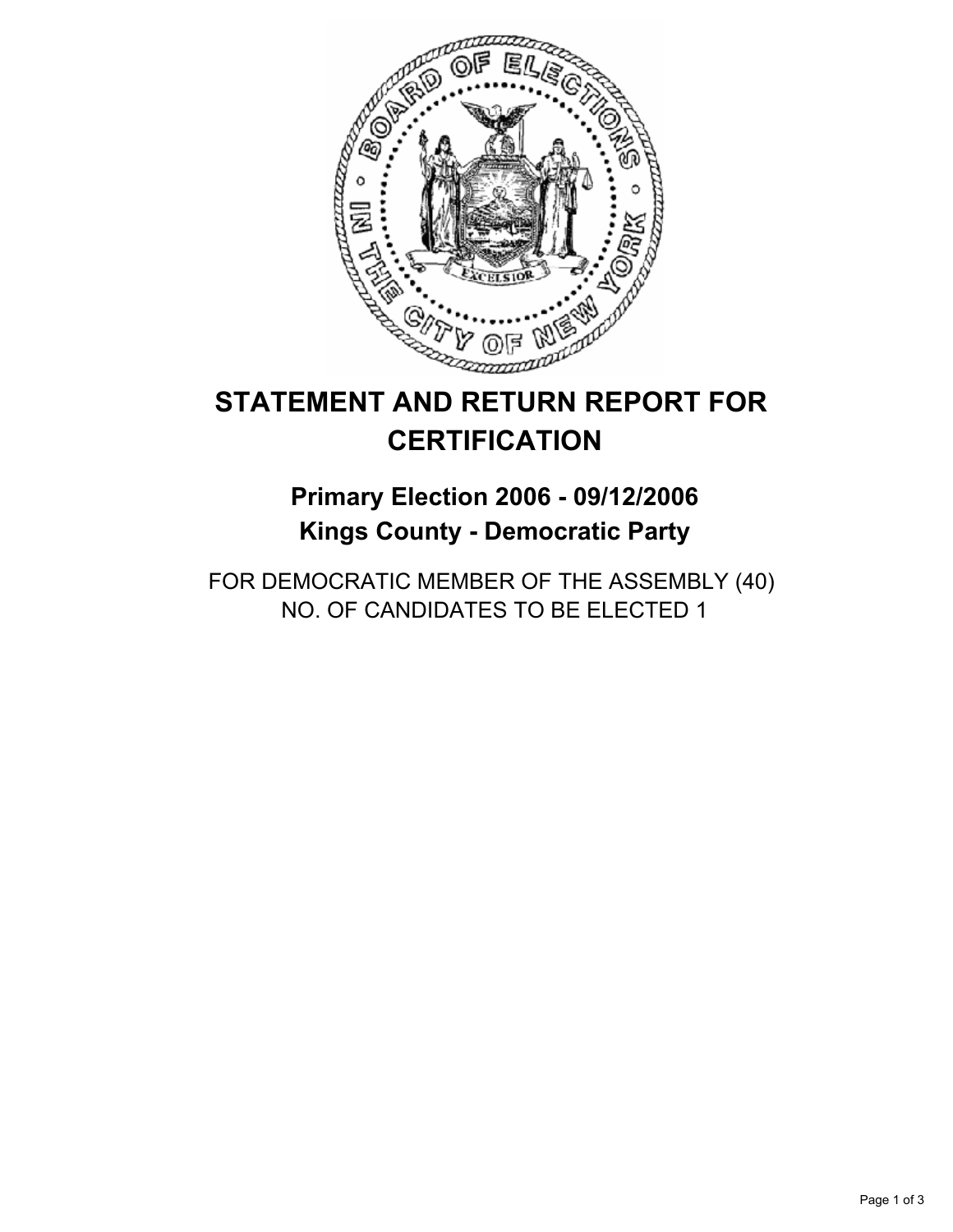

## **ASSEMBLY DISTRICT 40**

| <b>EMERGENCY</b>      | 20    |
|-----------------------|-------|
| ABSENTEE/MILITARY     | 87    |
| AFFIDAVIT             | 98    |
| <b>KENNETH EVANS</b>  | 1,678 |
| <b>DIANE GORDON</b>   | 3,856 |
| <b>WINCHESTER KEY</b> | 1,235 |
| <b>TOTAL VOTES</b>    | 6,769 |